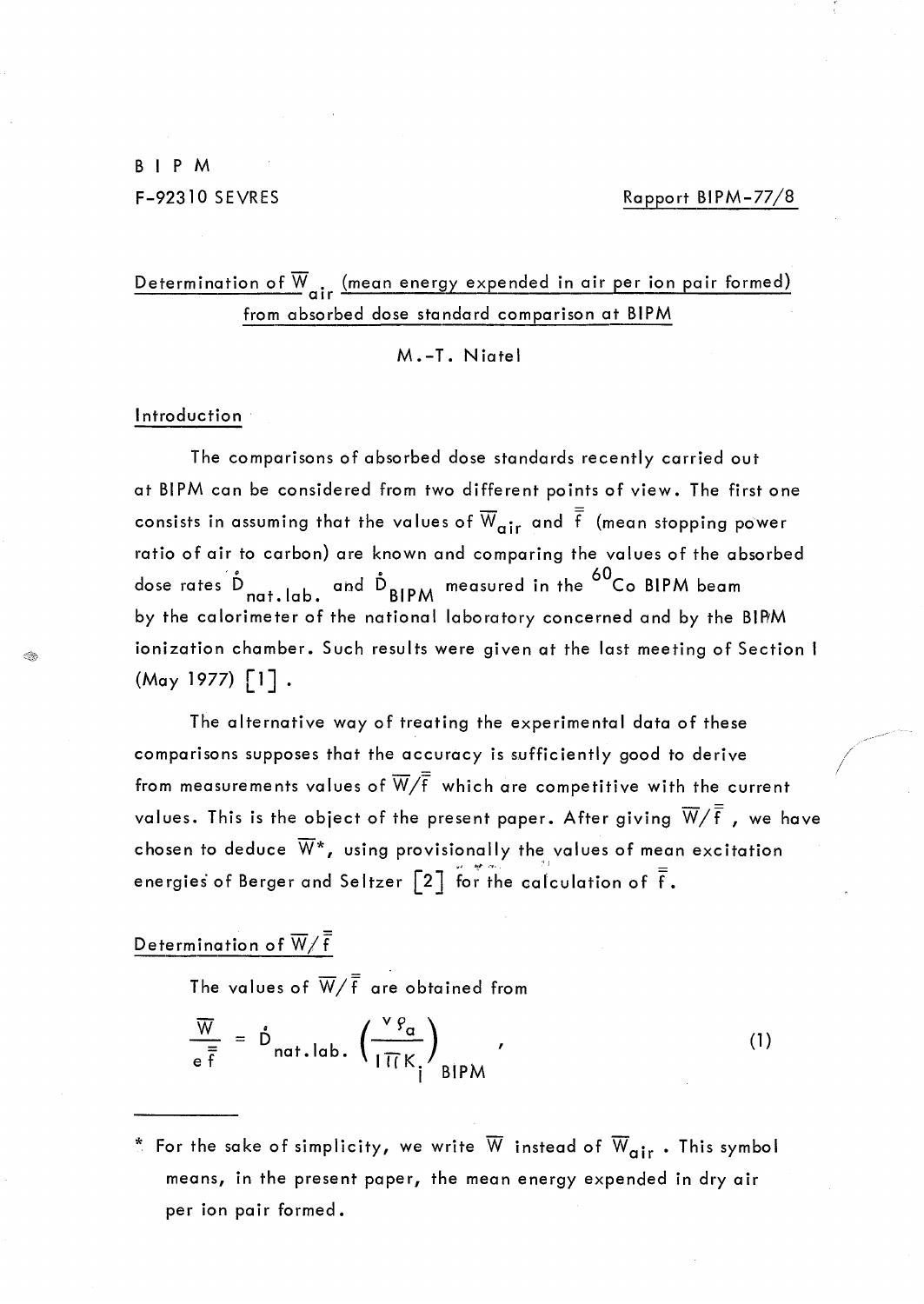where

(

Q.

 $\overline{W}$  is the mean energy expended in dry air per ion pair formed,

e is the electronic charge,

- $\overline{\overline{f}}$  is the mean ratio of the mass stopping power of air to that of carbon which can be calculated as explained in the next paragraph,
- $\mathring{\text{D}}$  nat.lab. is the absorbed dose rate measured in the  $^{60}\text{Co}$  BIPM beam at a depth Z inside a graphite phantom, with the calorimetric standard of the national laboratory concerned,

 $\left(\frac{IHK_i}{V.R}\right)$  is the corrected mass ionization current measured in the same  $^{\vee}$   $^{\varphi}$   $^{\alpha}$  / BIPM beam at the same depth in the phantom\*, with the BIPM ionometric standard. It includes

l, the ionization current,

v, the volume of the cavity in which the charge is collected,

 $P_{\alpha}$ , the air density under the measurement conditions.

 $\overline{H}K_i = K_i K_k K_k$ , the product of correction factors due to the  $1a$ <br>  $=$  K<sub>I</sub> K<sub>s</sub> K<sub>h</sub> K<sub>p</sub> K<sub>i</sub>,<br>
following causes: following causes:

 $K_{\parallel}$  = leakage current,

 $K_s =$  loss of ionization due to recombination,

 $K_h$  = presence of water vapor in the air,

 $K_{\rm p}$  = perturbation due to the presence of the cavity inside the graphite phantom,  $K_i$  = reference to a phantom of infinite diameter.

 $K_{h}$  is taken equal to 0.997 [1]  $\tilde{f}$  the same as  $K_{h}$  for a cavity chamber placed in air because  $K_h$  is not very dependent on the photon energy (see for instance in  $\left[3,4\right]$  the small difference between K<sub>h</sub> for <sup>60</sup>Co and  $K_h$  for  $^{137}Cs$ ).

\* ln the NBS-BIPM comparison, the depths were slightly different  $(0.009 \text{ g cm}^{-2})$  for the two standards, the correction for this difference was 0.02 to 0.04% according to the depth. Note that the front part of the phantom (before the calorimeter or the ionization chamber) was made of the same graphite disks to get rid of eventual systematic errors.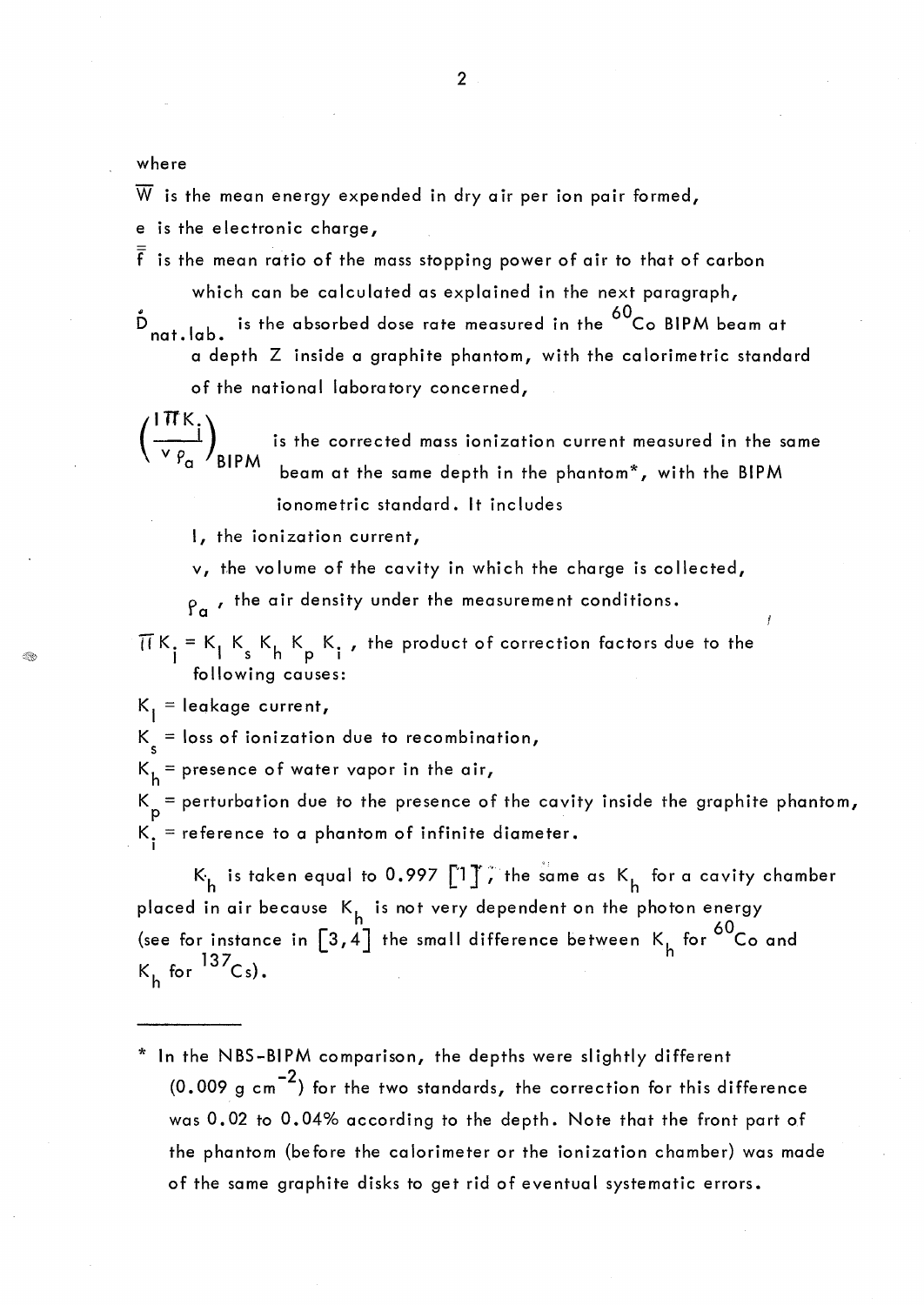K is calculated according to  $\begin{bmatrix} 5,6 \end{bmatrix}$  . This correction is applied only to the front and back wall contribution which is multiplied by  $exp(-\mu' u) F$ , where

 $\mu$ ' is the linear attenuation coefficient of graphite for the photons incident upon the phantom\*,

u is the thickness of the half cavity,

F is a factor which takes into account the variation with Z of the fluence of the incident photons and of the photons scattered by the phantom material and the variation with u of the energy dissipated by the electrons liberated by these photons.

K<sub>p</sub> varies from 0.995 1 to 0.985 6 when  $\rho_c$  Z increases from 1 to 17 g cm<sup>-2</sup> ( $\rho_c$  is the graphite density).

K<sub>i</sub> is calculated as  $\mathsf{k}_{\mathsf{p}}$  by means of a Monte–Carlo method. Due to the large diameter of the BIPM phantom  $\cancel{\emptyset} \approx$  30 cm), K<sub>t</sub> corresponds to <sup>1</sup>*t*  a small correction  $(K_i = 1.000 \text{ T to } 1.000 \text{ 4}).$ 

Table 1 (col. 2 and 6) gives for  $\rho_c$  Z from 1 to 17 g cm<sup>-2</sup> the values of  $\overline{W}/e \overline{f}$  obtained from Eq. (1) for NBS-BIPM and LMRI-BIPM comparisons. For a same depth, the values obtained in the two comparisons differ at most by 0.4%. This difference is not significant at a 95% confidence level.

## Determination of  $\overline{W}$

Q.

At present, the uncertainties of the current values of  $\overline{W}$  and  $\overline{\overline{f}}$  are of the same order of magnitude ( $\approx 0.5\%$ ) and one can wonder what is more advisable to deduce from  $\overline{W}/\overline{\overline{f}}$  : either  $\overline{W}$  (assuming  $\overline{\overline{f}}$  known) or  $\overline{\overline{f}}$  (assuming  $\overline{W}$  known\*\*). In this paper, we have chosen the first alternative because

3

<sup>\*</sup> The incident radiation includes an important part of scattered radiation produced in the source itself and in the surrounding materials. This scattered radiation and its spectral distribution were calculated using a Monte-Carlo method. On the whole, the energy fluence of this incident scattered radiation amounts to 19% of that of the primary radiation.

<sup>\*\*</sup> To avoid a vicious circle,  $\overline{W}$  should be known by measurements using  $\beta$  sources and large chambers in which the energy of the electrons is entirely dissipated so that the  $\overline{W}$  values obtained are not dependent on some f va lue.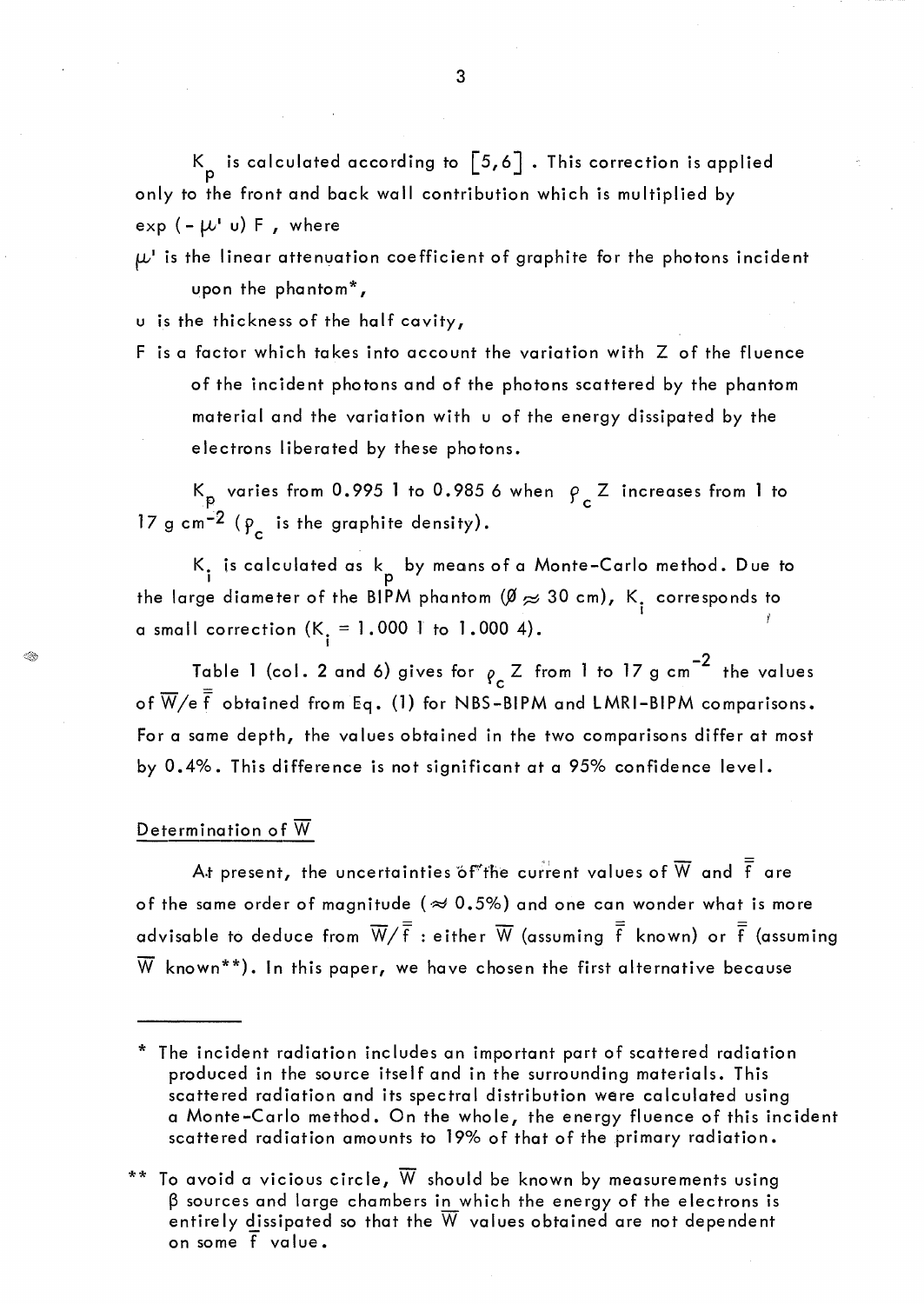| Depth D                         |     | NBS-BIPM comparison                   |                  |                                             |                                              | LMRI-BIPM comparison                             |                  |                                             |                                        |
|---------------------------------|-----|---------------------------------------|------------------|---------------------------------------------|----------------------------------------------|--------------------------------------------------|------------------|---------------------------------------------|----------------------------------------|
| nominal<br>values<br>$(g cm-2)$ | (1) | $\overline{W}/e\overline{f}$<br>(J/C) | $\bar{f}$<br>(2) | $\overline{\mathsf{W}}/\mathsf{e}$<br>(J/C) | <b>Standard</b><br>deviation v<br>(%)<br>(3) | $\overline{W}/e\overline{\overline{f}}$<br>(J/C) | $\bar{r}$<br>(2) | $\overline{\mathsf{W}}/\mathsf{e}$<br>(J/C) | Standard<br>deviation v<br>(% )<br>(3) |
|                                 |     | $ 34,030\rangle$                      | 0.9906           | 33.710                                      | 0.11                                         |                                                  |                  |                                             |                                        |
| $\mathbf{3}$                    |     | 33.982                                | 0.9902           | 33.649                                      | 0.11                                         | 33.96                                            | 0.99015          | 33.63                                       | 0.20                                   |
| 5                               |     | 34.043                                | 0.9899           | 33.699                                      | 0.10                                         | 34.01                                            | 0.9899           | 33.67                                       | 0.16                                   |
| $\boldsymbol{6}$                |     |                                       |                  |                                             |                                              | 34.03                                            | 0.9898           | 33.68                                       | 0.20                                   |
| $\overline{7}$                  |     | 34,045                                | 0.989 7          | 33.695                                      | 0.10                                         | 34.09                                            | 0.989 7          | 33.74                                       | 0.19                                   |
| 8                               |     |                                       |                  |                                             |                                              | 34.02 <sub>5</sub>                               | 0.98965          | 33.67                                       | 0.23                                   |
| 10                              |     | 34.130                                | 0.989 6          | 33.775                                      | 0.10                                         | 34.01                                            | 0.98955          | 33.66                                       | 0.25                                   |
| 12                              |     | 34.160                                | 0.989 5          | 33:802                                      | 0.10                                         | 34.03                                            | 0.9894           | 33.67                                       | 0.21                                   |
| 15                              |     | 34.175                                | 0.989 4          | 33:812                                      | 0.10                                         | 34.18                                            | 0.98935          | 33.81                                       | 0.27                                   |
| 17                              |     |                                       |                  | $\omega = \frac{1}{2\pi}$                   |                                              | 33.97 <sub>5</sub>                               | 0.9893           | 33.61                                       | 0.28                                   |

Table 1 - Values of  $\overline{W}/e$  deduced from absorbed dose standard comparisons at BIPM

(1) The depths are slightly different  $(0.15 \text{ g cm}^{-2})$  in the two comparisons.

(2) The mean stopping-power ratios  $\frac{1}{5}$  are calculated with the I values from Berger and Seltzer  $\begin{bmatrix} 1 \end{bmatrix}$  .

(3) The relative standard deviations v are taken equal to  $\left[\frac{\frac{s}{D}}{D}\right]^2 + \frac{2}{s}$ , where  $\frac{s}{D}$  is the standard deviation of the calorimetric measurements and  $\mathcal{E}_{\sf s}$  an estimated value (0.1%) for the error coming from the lack of reproducibility due to the rotation of the BIPM source-holder disk.

.j:>..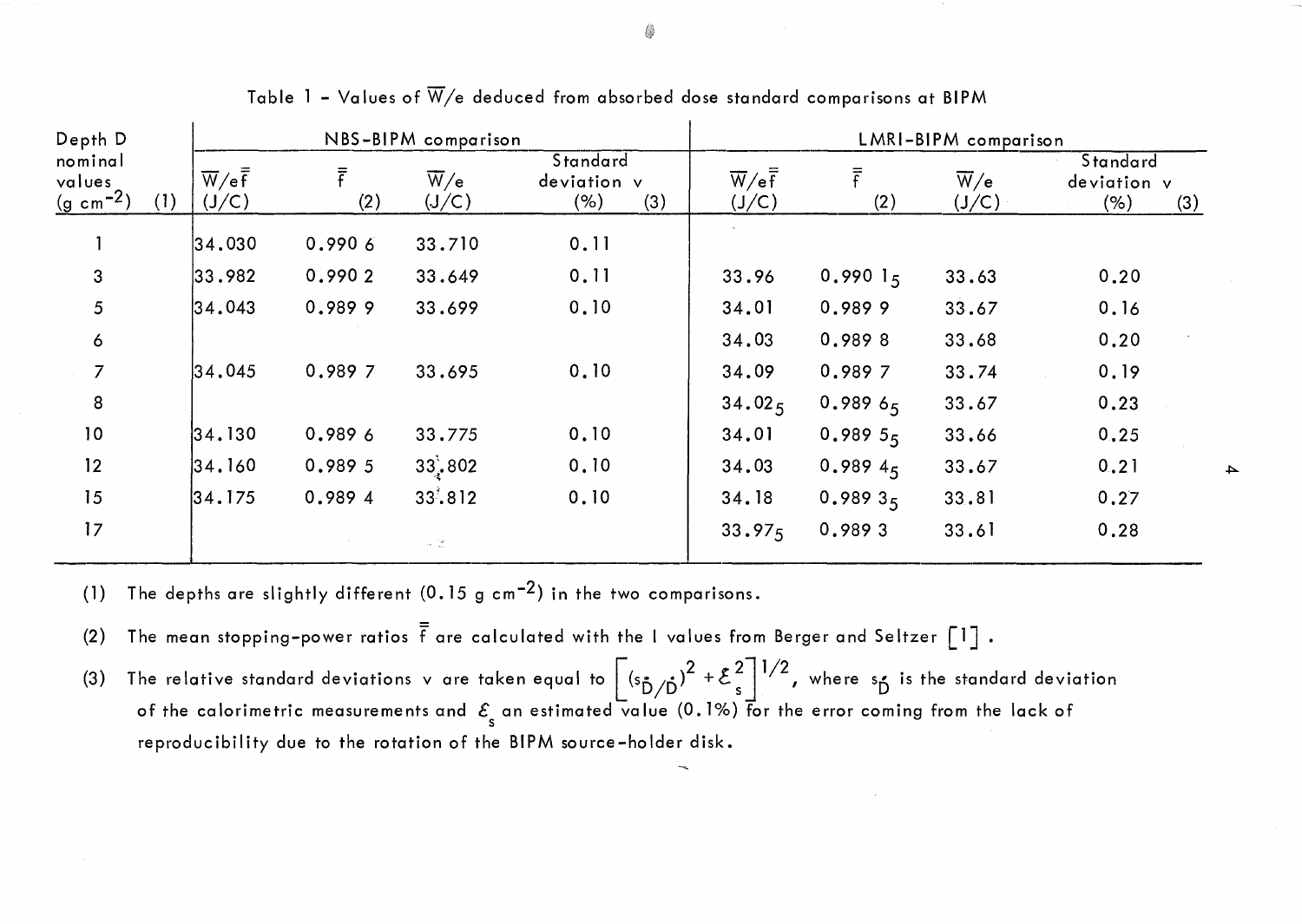an ICRU committee is now reviewing the  $\overline{W}$  values and preparing a report on this subject. It seems interesting to take advantage of the good quality of international comparison measurements to produce a value of  $\overline{W}$  for dry air which is reliable enough to be included in the ICRU Report on  $\overline{W}$ .

The values of  $\frac{1}{f}$  given here are calculated using the values of mean excitation energies of Berger and Seltzer, namely  $I_{air} = 86.8 \text{ eV}$  and  $I_c = 78.0 \text{ eV}$ .  $\frac{1}{5}$  is calculated from the Spencer-Attix theory as  $\frac{1}{5}$  in  $\left[\frac{7}{1}\right]$ , but an additional integration is necessary to take into account the energy distribution  $\psi_{\rm hy}$  of the energy fluence of photons since the primary photons are accompanied with the incident scattered photons {see above} and with the photons scattered inside the phantom.

The columns 3 and 7 of Table 1 give  $\frac{1}{5}$  at the different depths used in the comparisons. From  $\overline{W}/e\bar{\overline{f}}$  and  $\bar{\overline{f}}$ , the values of  $\overline{W}/e$  are obtained (col. 4 and 8 in Table 1). Table 2 shows the weighted mean values of  $\overline{W}/e$ for each comparison. Since these two values do not differ significantly  $\frac{1}{2}$ {at 95% confidence leve!}, a general weighted mean has been calculated which is 33.70 J·C<sup>-1</sup>, a value close to the value 33.73 J·C<sup>-1</sup> recommended by ICRU in 1964 [8]. However, this agreement is somewhat fortuitous because the  $\overline{W}$  values entering into the mean value 33.73 eV were obtained from measurements generally carried out in humid air. No correction or a wrong correction was made for the presence of water vapor. Besides, for the authors using a cavity chamber, the  $\bar{f}_i$  value was based on 1 values which are different from those of Berger and Seltzer.

Â

Table 3 shows the components of the systematic uncertainty in the present  $\overline{W}$  determination. When added quadratically, they give a total equal to about 0.6%. Of course, the most important component is the uncertainty concerning  $\bar{f}$  (0.5%).

5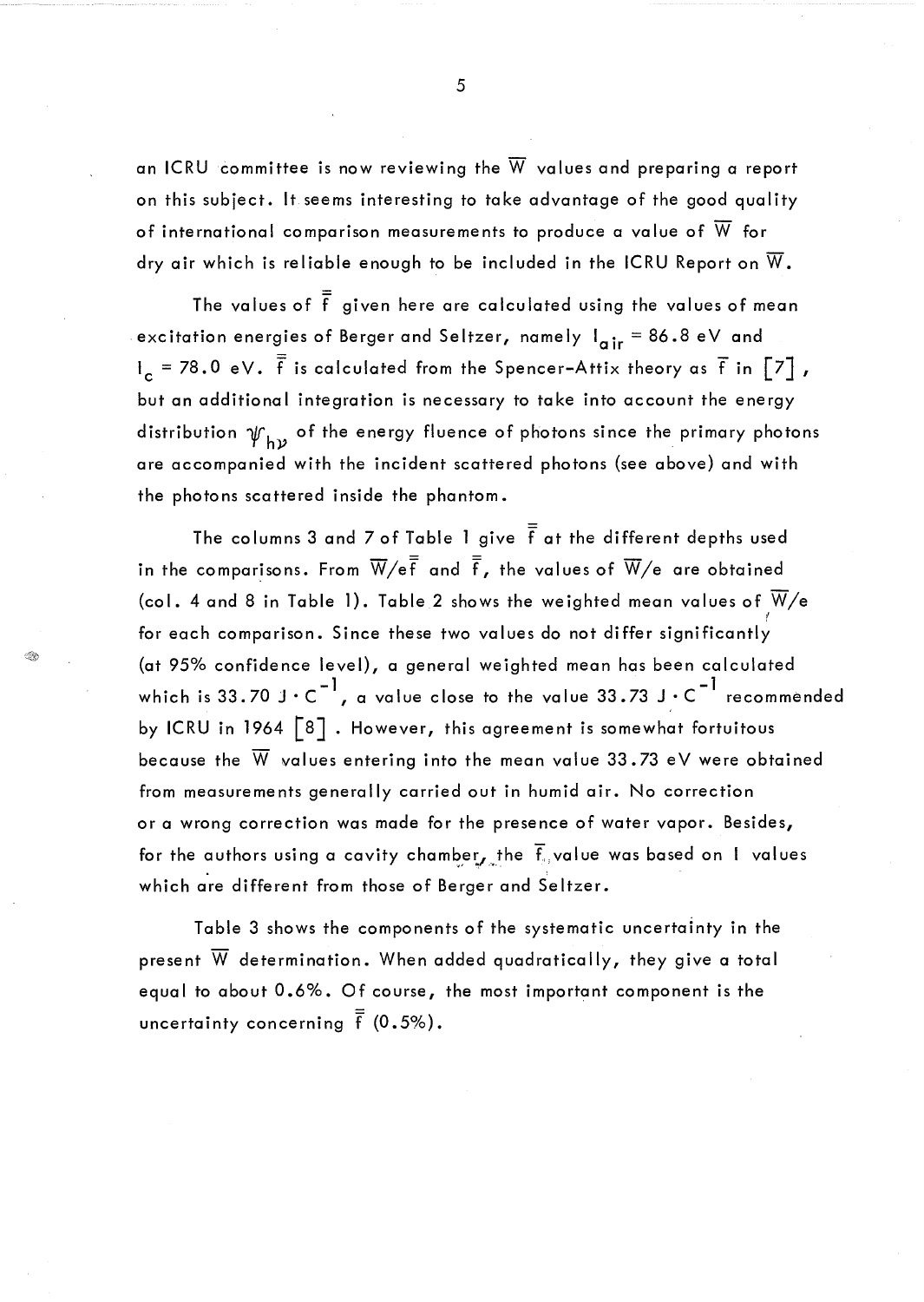| Mean calculated<br>from the results of:                        | $(\overline{\text{W}}/\text{e})$<br>(J/C)<br>(1) | <b>Standard</b><br>deviation<br>(% )<br>(2) | Degrees of<br>freedom | Systematic<br>uncertainty<br>(% )<br>(3) |
|----------------------------------------------------------------|--------------------------------------------------|---------------------------------------------|-----------------------|------------------------------------------|
| $-$ NBS-BIPM<br>comparison<br>(Table 1, col. 2)                | 33.74                                            | 0.069                                       | 6                     |                                          |
| - LMRI-BIPM<br>comparison<br>(Table 1, col. 6)                 | 33.68                                            | 0.051                                       | 8                     | 0.65                                     |
| - both comparisons<br>(Table 1,<br>col. 2 and 6<br>as a whole) | 33.72                                            | 0.046                                       | 15                    |                                          |

Table 2 - Mean values of  $\overline{W}/e$  deduced from comparisons performed at BIPM

- (1)  $(\overline{W}/e)$  is a weighted mean where the weights w<sub>i</sub> are taken equal to  $1/v_i^2$ , with the v<sub>:</sub> from column 5 or 9 of Table 1. ——<sup>1</sup> k , k  $m = (\overline{W}/e) = \sum_{i=1}^{K} w_i (\overline{W}/e)_i / \sum_{i=1}^{K} w_i$ , with  $k = 7,9$  or 16, according to the case.  $\mathbf{z}$
- (2) The standard deviation  $s_{m} = \left[\sum w_{n} \mathbb{E}(\overline{W}/e)_{n} m\right]^{2} / (k-1) \sum w_{n}$ • Here are given the relative standard deviations  $\frac{s}{m}$ /m.
- (3) See details in Table 3.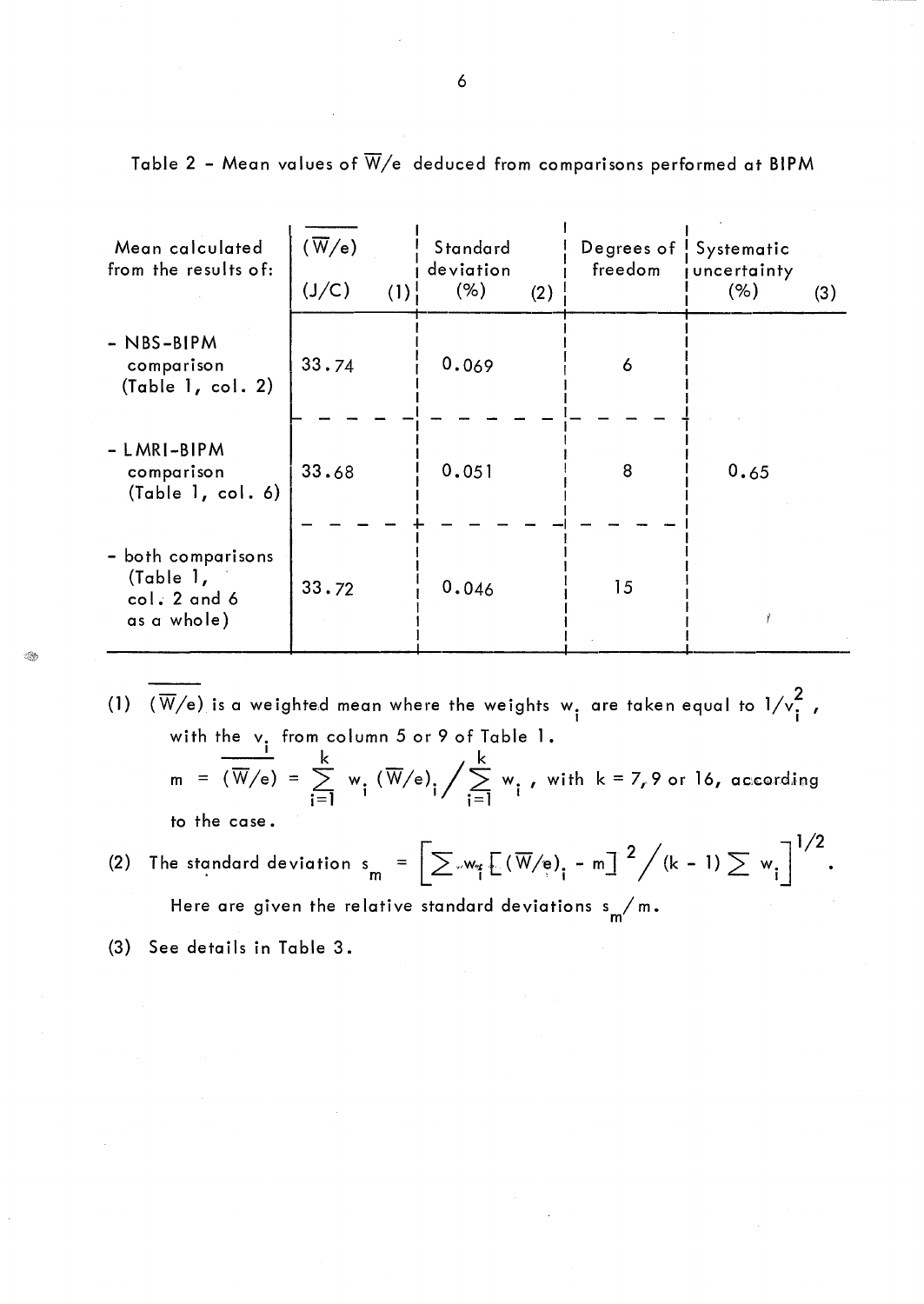| 1. Physical data             | $S_{\text{STP}}$              | 0.01           |  |
|------------------------------|-------------------------------|----------------|--|
|                              | Ŧ                             | 0.5            |  |
| 2. Calorimetric              | 0.11 to 0.12                  | 0.22           |  |
| measurement                  | (NBS)                         | (LMR)          |  |
| 3. lonometric                | v                             | 0.1            |  |
| measurement $1/v \rho$       |                               | 0.02           |  |
|                              | corrections<br>pressure       | 0.01           |  |
|                              | concerning $\rho$ temperature | 0.01           |  |
|                              |                               |                |  |
| 4. Correction factors        | $k_h^{\prime}$                | 0.1            |  |
| (ionometric measurement)     | K.<br>້ s                     | 0.01           |  |
|                              | $K_{p}$                       | 0.3            |  |
|                              | $\mathsf{K}_\mathsf{i}$       | 0.02 to 0.04   |  |
| 5. Comparison conditions     | depth and graphite density    | 0.1            |  |
|                              | source distance               | 0.02           |  |
| Square root of quadratic sum | 0.62<br>(NBS)                 | 0.65<br>(LMRI) |  |

Table 3 - Systematic uncertainties (%) entering in the determination of  $\overline{W}/e$ 

Conclusion

These first two comparisons lead to a  $\overline{W}$  value for dry air which seems to be quite reliable if the values of the mean excitation energies are correct. It will be interesting to see if the future comparisons (in particular the forthcoming PTB-BIPM comparison) confirm the present result.

 $\mathsf{w} \in \mathsf{R}^{\mathsf{b}}(\mathsf{w}_\mathsf{b})$ 

 $\sim 23$ 

Another ICRU committee is presently working on the subject of stopping powers and discussing the best values of 1 to be recommended by ICRU. When the work of this committee is completed, a new set of  $\frac{1}{f}$  values will have to be calculated and the values of  $\overline{W}/e$  in Table 1 should be revised accordingly.

*·fcii?p*